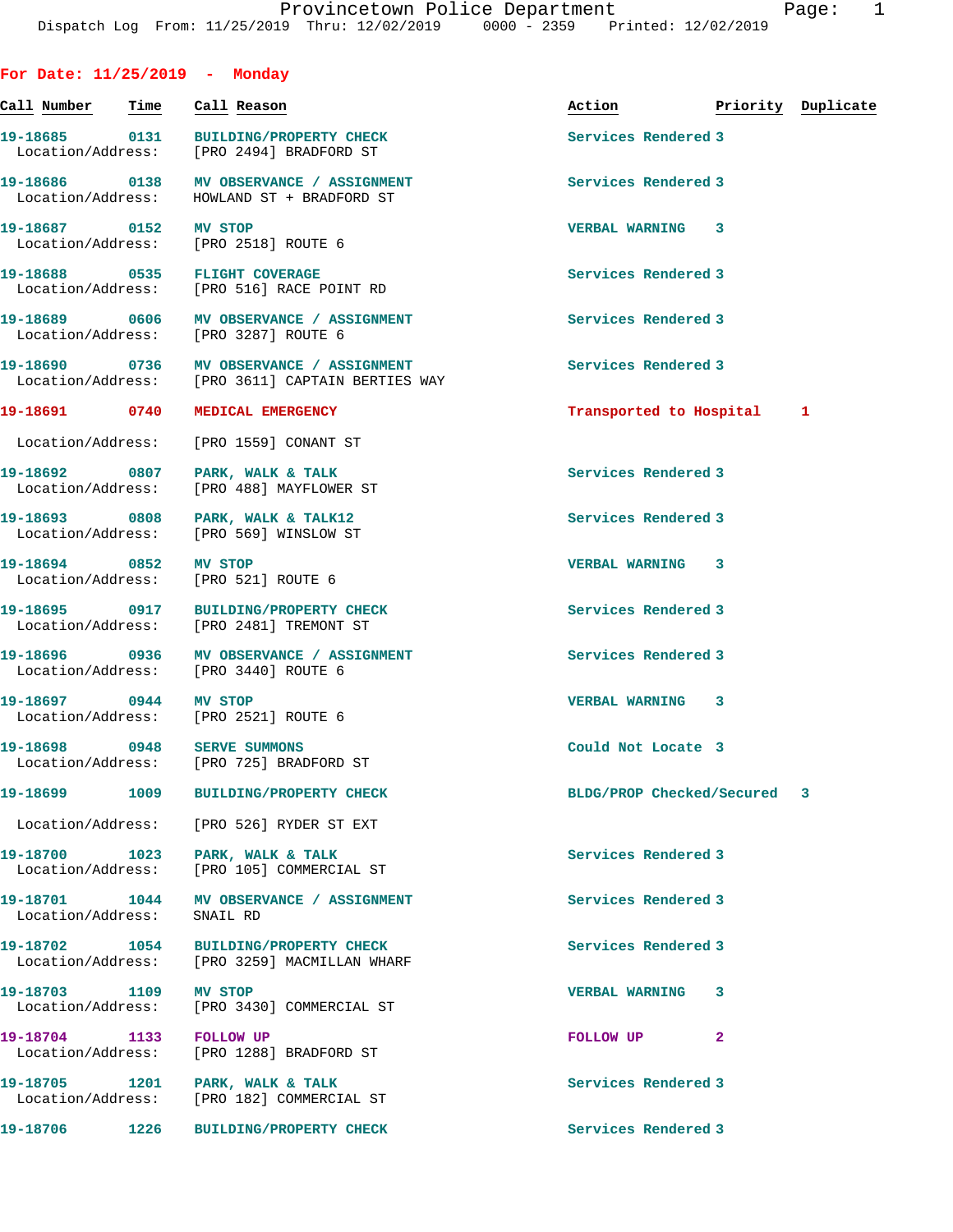|                                    | Provincetown Police Department<br>Dispatch Log From: 11/25/2019 Thru: 12/02/2019 0000 - 2359 Printed: 12/02/2019 |                             | $\overline{2}$<br>Page: |
|------------------------------------|------------------------------------------------------------------------------------------------------------------|-----------------------------|-------------------------|
|                                    | Location/Address: [PRO 4081] COURT ST                                                                            |                             |                         |
| Location/Address:                  | 19-18709 1328 PARK, WALK & TALK<br>FRANKLIN ST + BRADFORD ST                                                     | Services Rendered 3         |                         |
| Location/Address: HARBOUR DR       | 19-18710 1356 BUILDING/PROPERTY CHECK                                                                            | Services Rendered 3         |                         |
|                                    | 19-18711 1453 SERVICE CALL - POLICE<br>Location/Address: [PRO 3296] SHANK PAINTER RD                             | Services Rendered 3         |                         |
|                                    | 19-18712 1455 SERVICE CALL - POLICE<br>Location/Address: [PRO 569] WINSLOW ST                                    | Services Rendered 3         |                         |
| 19-18714 1532                      | <b>MEDICAL EMERGENCY</b><br>Location/Address: [PRO 440] HARRY KEMP WAY                                           | Services Rendered 1         |                         |
|                                    | 19-18715 1535 MEDICAL EMERGENCY<br>Location/Address: [PRO 3222] ALDEN ST                                         | Services Rendered 1         |                         |
| 19-18716 1556<br>Location/Address: | MV OBSERVANCE / ASSIGNMENT<br>ROUTE 6                                                                            | Services Rendered 3         |                         |
|                                    | 19-18717 1636 BUILDING/PROPERTY CHECK                                                                            | BLDG/PROP Checked/Secured 3 |                         |
| Location/Address:                  | [PRO 2206] PILGRIMS LANDING                                                                                      |                             |                         |
| 19-18718 1645 MV DISABLED          | Location/Address: [PRO 757] BRADFORD ST                                                                          | Services Rendered 2         |                         |
|                                    | 19-18720 1737 MEDICAL EMERGENCY                                                                                  | Transported to Hospital 1   |                         |
| Location/Address:                  | [PRO 2007] COMMERCIAL ST                                                                                         |                             |                         |
| 19-18721 1750 TRAFFIC CONTROL      | Location/Address: COMMERCIAL ST + CENTRAL ST                                                                     | Services Rendered 3         |                         |
| 19-18722 1820                      | <b>MV STOP</b>                                                                                                   | Citation / Warning Issued 3 |                         |
| Location/Address:                  | [PRO 3404] BRADFORD ST                                                                                           |                             |                         |
| 19-18723<br>1900                   | MEDICAL EMERGENCY                                                                                                | Transported to Hospital     | 1                       |
|                                    | Location/Address: [PRO 1561] CONANT ST                                                                           |                             |                         |
|                                    | 19-18724 1920 BUILDING/PROPERTY CHECK<br>Location/Address: [PRO 525] COMMERCIAL ST                               | Services Rendered 3         |                         |
|                                    | 19-18725 1920 BUILDING/PROPERTY CHECK<br>Location/Address: [PRO 3430] COMMERCIAL ST                              | Services Rendered 3         |                         |
|                                    | 19-18726 1921 BUILDING/PROPERTY CHECK<br>Location/Address: [PRO 2977] COMMERCIAL ST                              | Services Rendered 3         |                         |
| 19-18727 2042 MV STOP              |                                                                                                                  | Citation / Warning Issued 3 |                         |
|                                    | Location/Address: [PRO 2479] ROUTE 6                                                                             |                             |                         |
|                                    | 19-18728 2209 MEDICAL EMERGENCY<br>Location/Address: [PRO 2645] SHANK PAINTER RD                                 | PATIENT REFUSAL 1           |                         |
| For Date: $11/26/2019$ - Tuesday   |                                                                                                                  |                             |                         |
|                                    | 19-18729 0001 BUILDING/PROPERTY CHECK<br>Location/Address: [PRO 526] RYDER ST EXT                                | Services Rendered 3         |                         |
|                                    |                                                                                                                  | Services Rendered 3         |                         |

**19-18731 0026 BUILDING/PROPERTY CHECK Services Rendered 3** 

Location/Address: BRADFORD ST + RYDER ST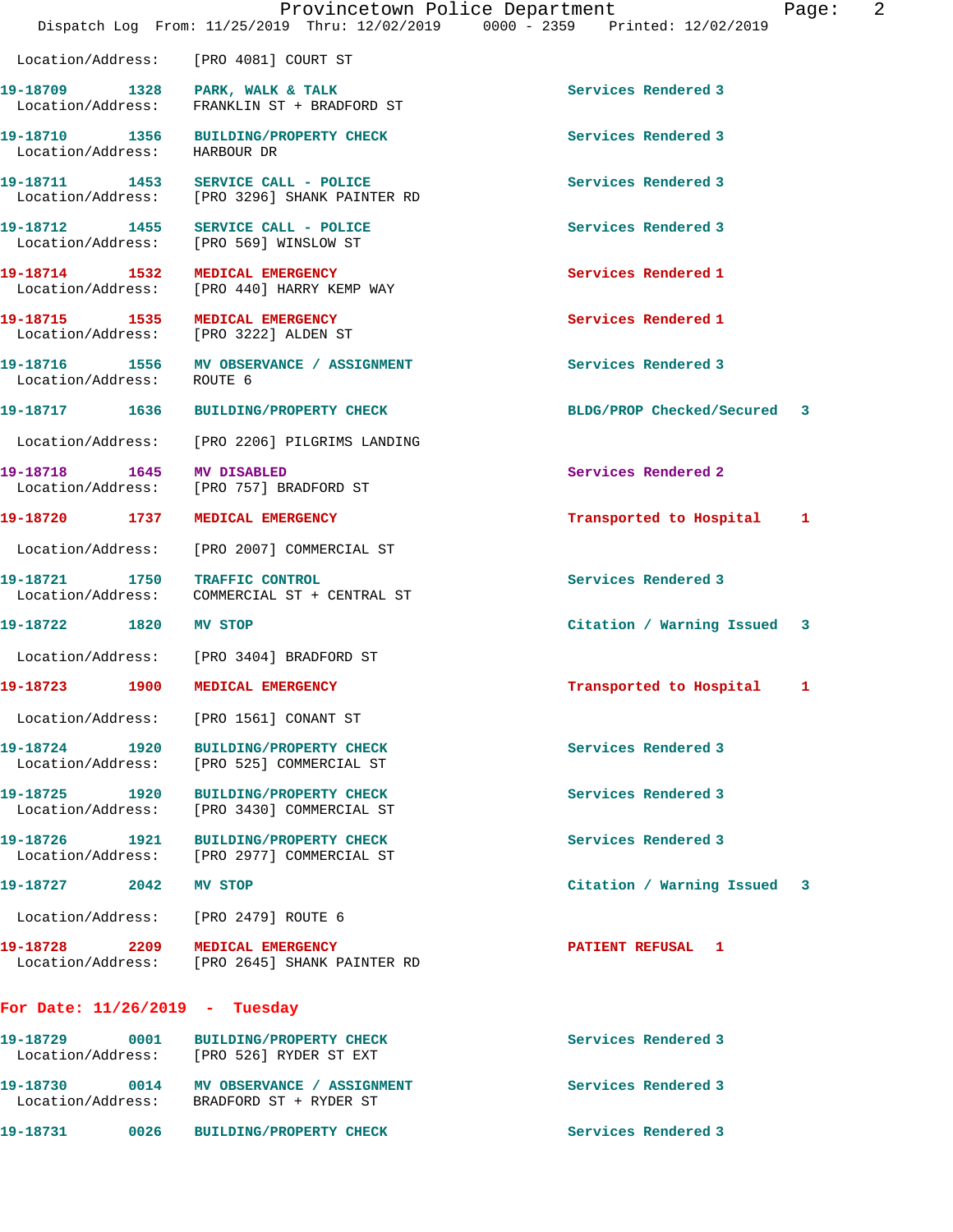Location/Address: [PRO 3259] MACMILLAN WHARF

Location/Address: BRADFORD ST + HOWLAND ST

Location/Address: [PRO 2540] RACE POINT RD

Location/Address: ROUTE 6 + CONWELL ST

**19-18758 0950 MV STOP VERBAL WARNING 3** 

Location/Address: [PRO 530] SHANK PAINTER RD

19-18733 0042 MV OBSERVANCE / ASSIGNMENT **Services Rendered 3** 

**19-18735 0115 MV OBSERVANCE / ASSIGNMENT Services Rendered 3**  Location/Address: [PRO 530] SHANK PAINTER RD

**19-18737 0136 MV OBSERVANCE / ASSIGNMENT Services Rendered 3** 

**19-18736 0141 BUILDING/PROPERTY CHECK Services Rendered 3**  Location/Address: [PRO 75] CAPTAIN BERTIES WAY

**19-18738 0156 MV STOP VERBAL WARNING 3**  Location/Address: [PRO 357] COMMERCIAL ST

**19-18739 0213 BUILDING/PROPERTY CHECK Services Rendered 3**  Location/Address: [PRO 3430] COMMERCIAL ST

**19-18740 0230 MV OBSERVANCE / ASSIGNMENT Services Rendered 3**  Location/Address: ROUTE 6 + SNAIL RD

**19-18741 0245 MV OBSERVANCE / ASSIGNMENT Services Rendered 3**  Location/Address: SHANK PAINTER RD + JEROME SMITH RD

Location/Address: [PRO 1778] SHANK PAINTER RD

**19-18743 0536 MV OBSERVANCE / ASSIGNMENT Services Rendered 3**  ROUTE 6 + SHANK PAINTER RD

**19-18744 0552 MV OBSERVANCE / ASSIGNMENT Services Rendered 3**  Location/Address: ROUTE 6 + HOWLAND ST

**19-18745 0605 ALARM - FIRE False Alarm 1**  Location/Address: [PRO 106] COMMERCIAL ST

**19-18746** 0607 PARK, WALK & TALK **DEALL** SPOKEN TO 3 Location: [PRO 3431] LOPES SQUARE

**19-18747 0631 FLIGHT COVERAGE Services Rendered 3**  Location/Address: [PRO 516] RACE POINT RD

19-18751 **0740** MV OBSERVANCE / ASSIGNMENT **Services Rendered 3** Location/Address: SHANK PAINTER RD + ROUTE 6

19-18752 0811 PARK, WALK & TALK **Services Rendered 3** Location/Address: [PRO 488] MAYFLOWER ST

**19-18753 0839 BUILDING/PROPERTY CHECK Services Rendered 3**  Location/Address: [PRO 2977] COMMERCIAL ST

**19-18755 0856 PARK, WALK & TALK Services Rendered 3**  Location/Address: [PRO 175] COMMERCIAL ST

**19-18756 0906 BUILDING/PROPERTY CHECK Services Rendered 3**  Location/Address: [PRO 132] COMMERCIAL ST

**19-18757 0926 MV OBSERVANCE / ASSIGNMENT Services Rendered 3**  Location/Address: HOWLAND ST + BRADFORD ST

**19-18732 0043 BUILDING/PROPERTY CHECK Services Rendered 3** 

**19-18734 0111 BUILDING/PROPERTY CHECK BLDG/PROP Checked/Secured 3**

**19-18742 0530 BUILDING/PROPERTY CHECK BLDG/PROP Checked/Secured 3**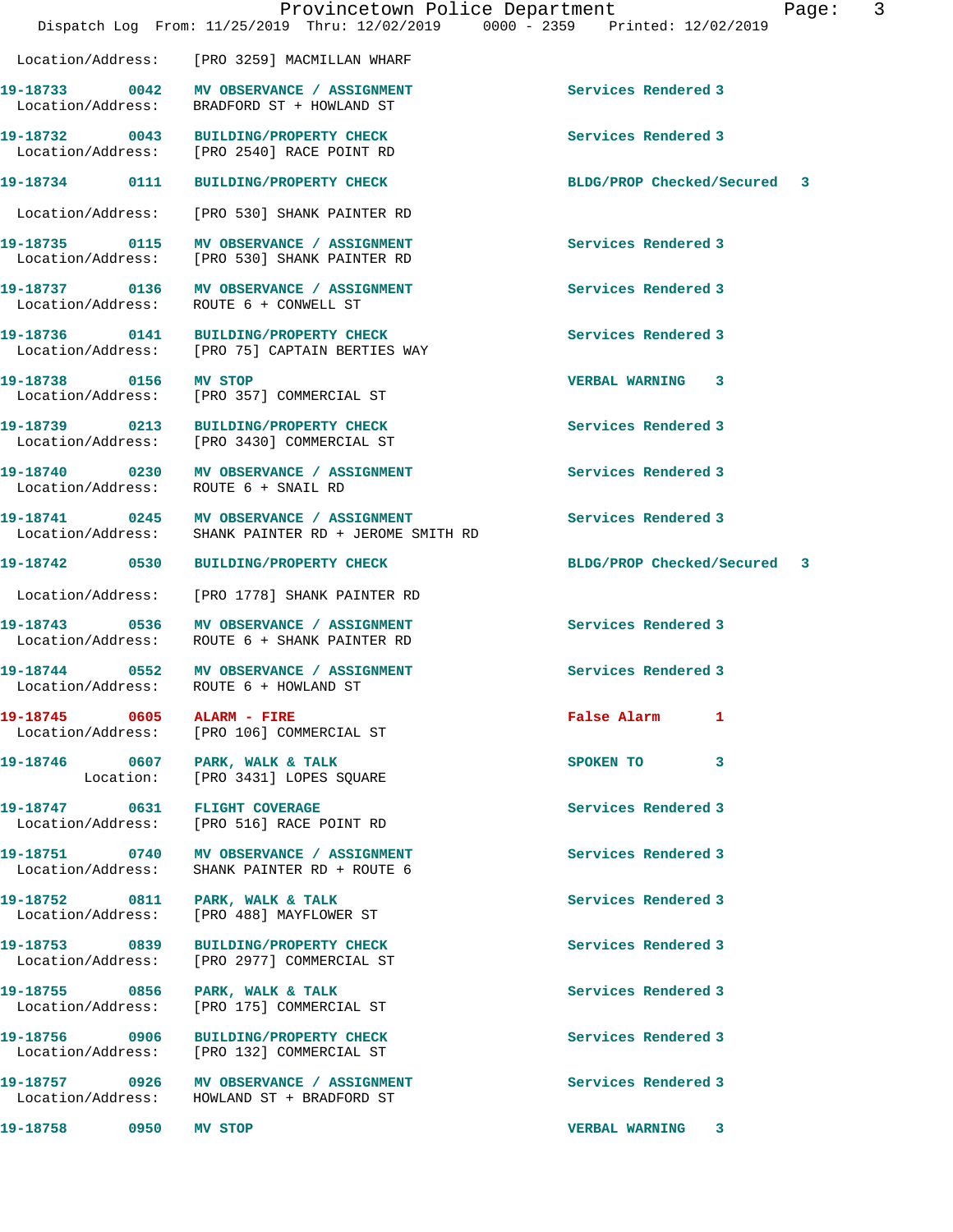| 19-18759 0952                                                 | PARK, WALK & TALK<br>Location/Address: [PRO 539] SHANK PAINTER RD                          | Services Rendered 3         |   |
|---------------------------------------------------------------|--------------------------------------------------------------------------------------------|-----------------------------|---|
|                                                               | 19-18760 1012 MV OBSERVANCE / ASSIGNMENT<br>Location/Address: JEROME SMITH RD + WINSLOW ST | Services Rendered 3         |   |
| Location/Address:                                             | 19-18761 1030 BUILDING/PROPERTY CHECK<br>COMMODORE AVE                                     | Services Rendered 3         |   |
| 19-18762 1030 MV STOP                                         | Location/Address: [PRO 447] JEROME SMITH RD                                                | VERBAL WARNING 3            |   |
| 19-18764 1057 PARK, WALK & TALK                               | Location/Address: [PRO 105] COMMERCIAL ST                                                  | Services Rendered 3         |   |
|                                                               | 19-18763 1058 MV OBSERVANCE / ASSIGNMENT<br>Location/Address: [PRO 182] COMMERCIAL ST      | Services Rendered 3         |   |
| 19-18765 1314 PARK, WALK & TALK                               | Location/Address: [PRO 105] COMMERCIAL ST                                                  | Services Rendered 3         |   |
| 19-18767 1328                                                 | BUILDING/PROPERTY CHECK<br>Location/Address: [PRO 3259] MACMILLAN WHARF                    | Services Rendered 3         |   |
| 19-18768 1349<br>Location/Address: [PRO 521] ROUTE 6          | <b>MV STOP</b>                                                                             | <b>VERBAL WARNING 3</b>     |   |
| Location/Address: [PRO 2521] ROUTE 6                          | 19-18769 1358 MV OBSERVANCE / ASSIGNMENT                                                   | Services Rendered 3         |   |
| 19-18770 1400 MV STOP<br>Location/Address: ROUTE 6 + SNAIL RD |                                                                                            | VERBAL WARNING 3            |   |
| Location/Address: [PRO 569] WINSLOW ST                        | 19-18772 1503 SERVICE CALL - POLICE                                                        | Services Rendered 3         |   |
| Location/Address: ROUTE 6                                     | 19-18773 1548 MV OBSERVANCE / ASSIGNMENT                                                   | Services Rendered 3         |   |
| 19-18775 1555 MV STOP                                         | Location/Address: [PRO 265] BRADFORD ST                                                    | VERBAL WARNING 3            |   |
|                                                               | 19-18777 1649 BUILDING/PROPERTY CHECK                                                      | BLDG/PROP Checked/Secured 3 |   |
|                                                               | Location/Address: [PRO 1638] COMMERCIAL ST                                                 |                             |   |
| 19-18778 1753 MV STOP<br>Location/Address: RYDER ST           |                                                                                            | <b>VERBAL WARNING</b><br>3  |   |
| 19-18779 1832 911 - GENERAL                                   | Location/Address: [PRO 3670] SHANK PAINTER RD                                              | 1<br>SPOKEN TO              |   |
| 19-18780 1925 MEDICAL EMERGENCY                               | Location/Address: [PRO 442] HARRY KEMP WAY                                                 | Services Rendered 1         |   |
| 19-18781 1944 MEDICAL EMERGENCY                               | Location/Address: [PRO 442] HARRY KEMP WAY                                                 | Services Rendered 1         |   |
| 19-18783 2132                                                 | <b>BUILDING/PROPERTY CHECK</b><br>Location/Address: [PRO 526] RYDER ST EXT                 | Services Rendered 3         |   |
| 19-18784 2326                                                 | MEDICAL EMERGENCY                                                                          | Transported to Hospital     | 1 |
|                                                               | Location/Address: [PRO 442] HARRY KEMP WAY                                                 |                             |   |

**For Date: 11/27/2019 - Wednesday 19-18785 0011 BUILDING/PROPERTY CHECK Services Rendered 3** 

Location/Address: BRADFORD ST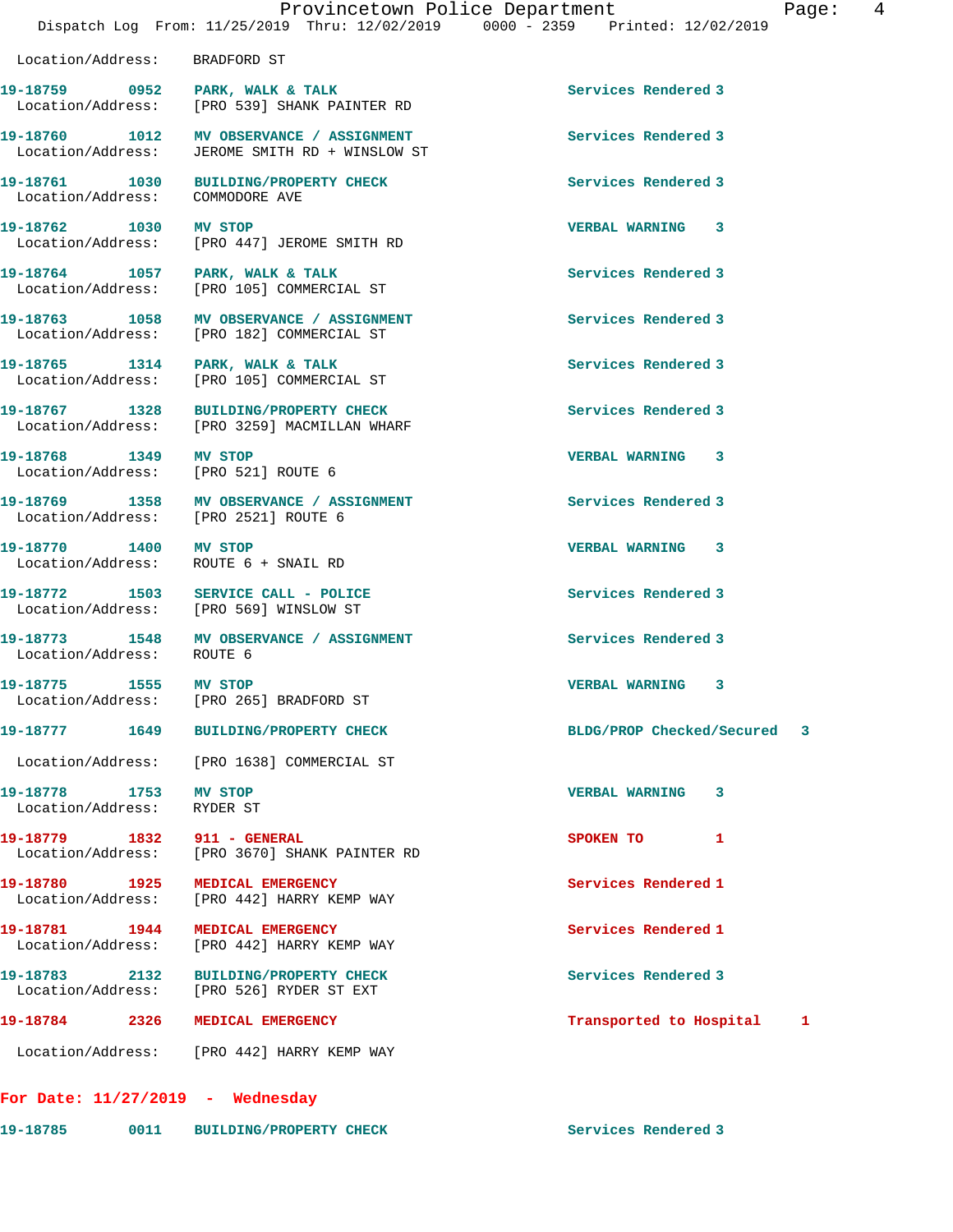|                                                                  | Provincetown Police Department<br>Dispatch Log From: 11/25/2019 Thru: 12/02/2019 0000 - 2359 Printed: 12/02/2019 | Page:                          | 5 |
|------------------------------------------------------------------|------------------------------------------------------------------------------------------------------------------|--------------------------------|---|
|                                                                  | Location/Address: [PRO 3259] MACMILLAN WHARF                                                                     |                                |   |
|                                                                  | 19-18786 0030 MV OBSERVANCE / ASSIGNMENT<br>Location/Address: [PRO 595] BRADFORD ST                              | Services Rendered 3            |   |
|                                                                  | 19-18787 0133 BUILDING/PROPERTY CHECK                                                                            | BLDG/PROP Checked/Secured<br>3 |   |
|                                                                  | Location/Address: [PRO 182] COMMERCIAL ST                                                                        |                                |   |
|                                                                  | 19-18788 0151 BUILDING/PROPERTY CHECK                                                                            | BLDG/PROP Checked/Secured 3    |   |
|                                                                  | Location/Address: [PRO 379] COMMERCIAL ST                                                                        |                                |   |
|                                                                  | 19-18789 0158 MEDICAL EMERGENCY<br>Location/Address: [PRO 3411] BRADFORD ST                                      | PATIENT REFUSAL 1              |   |
| Location/Address: [PRO 521] ROUTE 6                              | 19-18790 0339 BUILDING/PROPERTY CHECK                                                                            | Services Rendered 3            |   |
|                                                                  | 19-18791 0353 BUILDING/PROPERTY CHECK                                                                            | BLDG/PROP Checked/Secured 3    |   |
| Location/Address:                                                | [PRO 413] CONWELL ST                                                                                             |                                |   |
|                                                                  | 19-18792 0410 MEDICAL EMERGENCY                                                                                  | Transported to Hospital<br>1   |   |
|                                                                  | Location/Address: [PRO 1621] BRADFORD ST                                                                         |                                |   |
|                                                                  | 19-18793 0517 BUILDING/PROPERTY CHECK                                                                            | BLDG/PROP Checked/Secured<br>3 |   |
| Location/Address:                                                | [PRO 444] HIGH POLE HILL                                                                                         |                                |   |
| 19-18794 0534<br>Location/Address:                               | MV OBSERVANCE / ASSIGNMENT<br>COMMERCIAL ST + BRADFORD ST                                                        | Services Rendered 3            |   |
| 19-18795 0616 FLIGHT COVERAGE                                    | Location/Address: [PRO 516] RACE POINT RD                                                                        | Services Rendered 3            |   |
| 19-18796 0804                                                    | <b>BUILDING/PROPERTY CHECK</b><br>Location/Address: [PRO 2977] COMMERCIAL ST                                     | Services Rendered 3            |   |
| 19-18797 0814<br>Location/Address:                               | AT SCHOOL<br>[PRO 569] WINSLOW ST                                                                                | Services Rendered 3            |   |
|                                                                  | 19-18798 0838 PARK, WALK & TALK<br>Location/Address: [PRO 105] COMMERCIAL ST                                     | Services Rendered 3            |   |
| 19-18799 0935 LOST PROPERTY                                      | Location/Address: [PRO 1992] COMMERCIAL ST                                                                       | Services Rendered 3            |   |
|                                                                  | 19-18800 1029 SUSPICIOUS ACTIVITY<br>Location/Address: [PRO 542] SHANK PAINTER RD                                | Services Rendered 2            |   |
| 19-18802 1140 ASSIST CITIZEN<br>Location/Address: COMMERCIAL ST  |                                                                                                                  | PATIENT REFUSAL 3              |   |
|                                                                  | 19-18804 1239 LARCENY / FORGERY / FRAUD<br>Location/Address: [PRO 60] BRADFORD ST                                | SPOKEN TO 2                    |   |
| 19-18806 1316 PARKING COMPLAINT<br>Location/Address: STANDISH ST |                                                                                                                  | Services Rendered 3            |   |
| 19-18807 1318 FOLLOW UP                                          | Location/Address: [PRO 175] COMMERCIAL ST                                                                        | Services Rendered 2            |   |
|                                                                  | 19-18808 1331 SERVICE CALL - POLICE<br>Location/Address: [PRO 442] HARRY KEMP WAY                                | Services Rendered 3            |   |
| 19-18809 1400 GENERAL INFO                                       | Location/Address: [PRO 444] HIGH POLE HILL                                                                       | SPOKEN TO 3                    |   |
| 19-18810 1412 FOLLOW UP                                          |                                                                                                                  | Services Rendered 2            |   |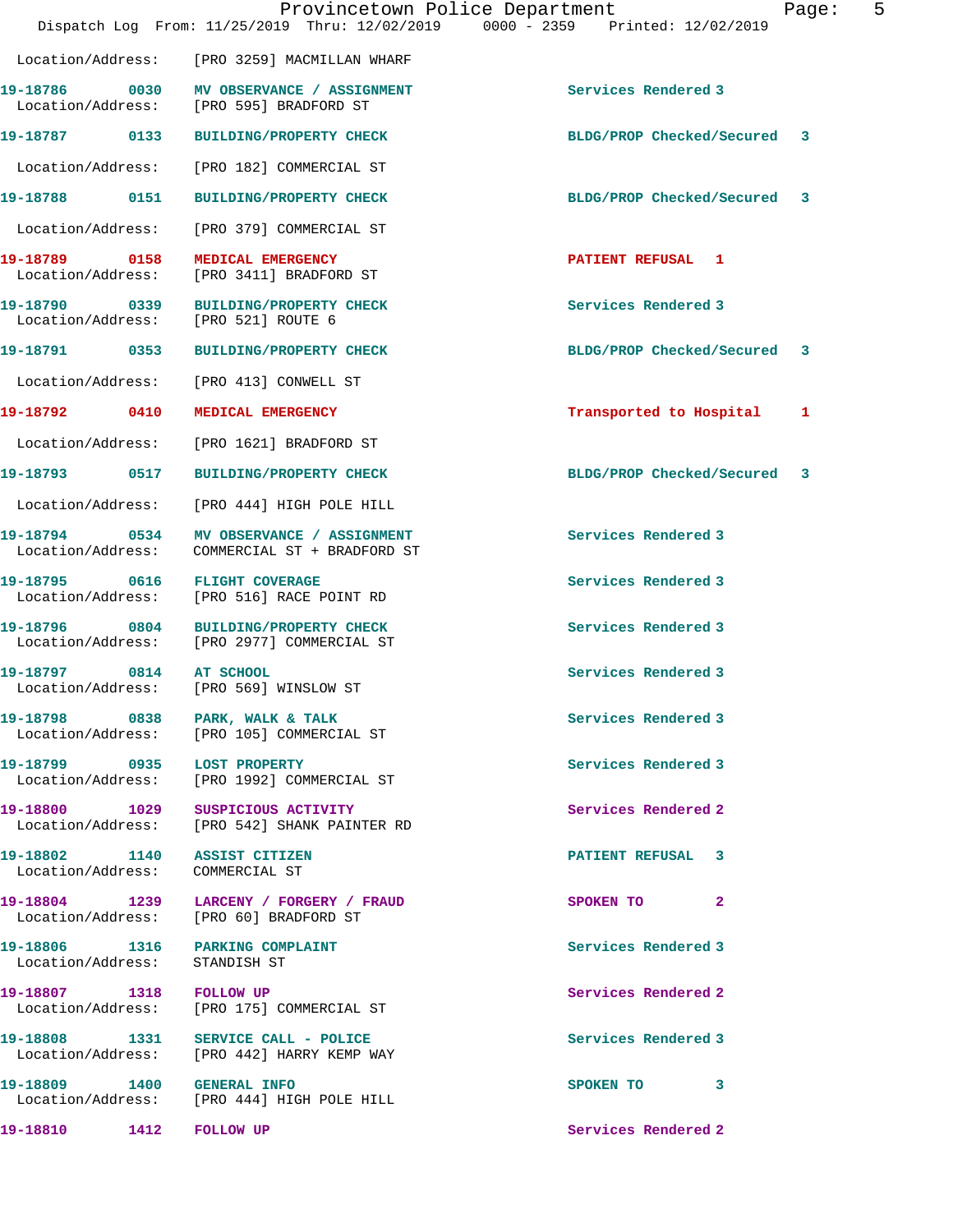|                                                             |      | Provincetown Police Department<br>Dispatch Log From: 11/25/2019 Thru: 12/02/2019 0000 - 2359 Printed: 12/02/2019 |                             |              | Page: | 6 |
|-------------------------------------------------------------|------|------------------------------------------------------------------------------------------------------------------|-----------------------------|--------------|-------|---|
|                                                             |      | Location/Address: [PRO 3258] BRADFORD ST                                                                         |                             |              |       |   |
| Location/Address: COMMERCIAL ST                             |      | 19-18811 1425 ASSIST DEPARTMENT / MUTUAL AID                                                                     | Services Rendered 3         |              |       |   |
|                                                             |      | 19-18812 1537 PARK, WALK & TALK<br>Location/Address: [PRO 105] COMMERCIAL ST                                     | Services Rendered 3         |              |       |   |
| 19-18813 1715 LOST PROPERTY                                 |      | Location/Address: [PRO 542] SHANK PAINTER RD                                                                     | Services Rendered 3         |              |       |   |
|                                                             |      | 19-18814   1731   ALARM - GENERAL<br>Location/Address: [PRO 530] SHANK PAINTER RD                                | False Alarm                 | $\mathbf{1}$ |       |   |
| 19-18816 1935 MV STOP                                       |      | Location/Address: ROUTE 6 + SNAIL RD                                                                             | <b>VERBAL WARNING</b>       | $\mathbf{3}$ |       |   |
| 19-18817 1940 MV COLLISION<br>Location/Address: CUDWORTH ST |      |                                                                                                                  | SPOKEN TO                   | 1            |       |   |
|                                                             |      | 19-18818 2136 BUILDING/PROPERTY CHECK                                                                            | BLDG/PROP Checked/Secured 3 |              |       |   |
|                                                             |      | Location/Address: [PRO 539] SHANK PAINTER RD                                                                     |                             |              |       |   |
|                                                             |      | 19-18819 2317 NOISE COMPLAINT<br>Location/Address: [PRO 506] PEARL ST                                            | SPOKEN TO                   | $\mathbf{3}$ |       |   |
| For Date: $11/28/2019$ - Thursday                           |      |                                                                                                                  |                             |              |       |   |
|                                                             |      | 19-18820 0010 BUILDING/PROPERTY CHECK<br>Location/Address: [PRO 3259] MACMILLAN WHARF                            | Services Rendered 3         |              |       |   |
| 19-18821 0049 ALARM - FIRE                                  |      | Location/Address: [PRO 106] COMMERCIAL ST                                                                        | False Alarm                 | 1            |       |   |
|                                                             |      | 19-18822 0218 ALARM - GENERAL<br>Location/Address: [PRO 1980] CARVER ST                                          | False Alarm 1               |              |       |   |
| 19-18823 0230                                               |      | <b>BUILDING/PROPERTY CHECK</b>                                                                                   | BLDG/PROP Checked/Secured 3 |              |       |   |
|                                                             |      | Location/Address: [PRO 444] HIGH POLE HILL                                                                       |                             |              |       |   |
| 19-18824 0455                                               |      | MEDICAL EMERGENCY<br>Location/Address: [PRO 2853] SHANK PAINTER RD                                               | PATIENT REFUSAL 1           |              |       |   |
| 19-18825 0614                                               |      | SERVICE CALL - POLICE<br>Location/Address: [PRO 516] RACE POINT RD                                               | Services Rendered 3         |              |       |   |
| 19-18827 0949                                               |      | <b>LOST KEYS</b><br>Location/Address: [PRO 542] SHANK PAINTER RD                                                 | Services Rendered 3         |              |       |   |
| 19-18828 1038<br>Location/Address:                          |      | MEDICAL EMERGENCY<br>[PRO 2853] SHANK PAINTER RD                                                                 | Services Rendered 1         |              |       |   |
| 19-18829 1104                                               |      | MEDICAL EMERGENCY                                                                                                | Transported to Hospital     |              | 1     |   |
|                                                             |      | Location/Address: [PRO 3179] MEADOW RD                                                                           |                             |              |       |   |
| 19-18830                                                    | 1121 | MEDICAL EMERGENCY                                                                                                | Transported to Hospital     |              | 1     |   |
| Location/Address:                                           |      | [PRO 2204] COMMERCIAL ST                                                                                         |                             |              |       |   |
| 19-18834 1433<br>Location/Address:                          |      | ALARM - FIRE<br>[PRO 72] PROVINCELANDS RD                                                                        | False Alarm                 | 1            |       |   |
| 19-18836 1530                                               |      | <b>HAZARDS</b><br>Location/Address: [PRO 1560] CONANT ST                                                         | Removed Hazard 2            |              |       |   |
|                                                             |      | 19-18835 1531 PARK, WALK & TALK<br>Location/Address: [PRO 105] COMMERCIAL ST                                     | Services Rendered 3         |              |       |   |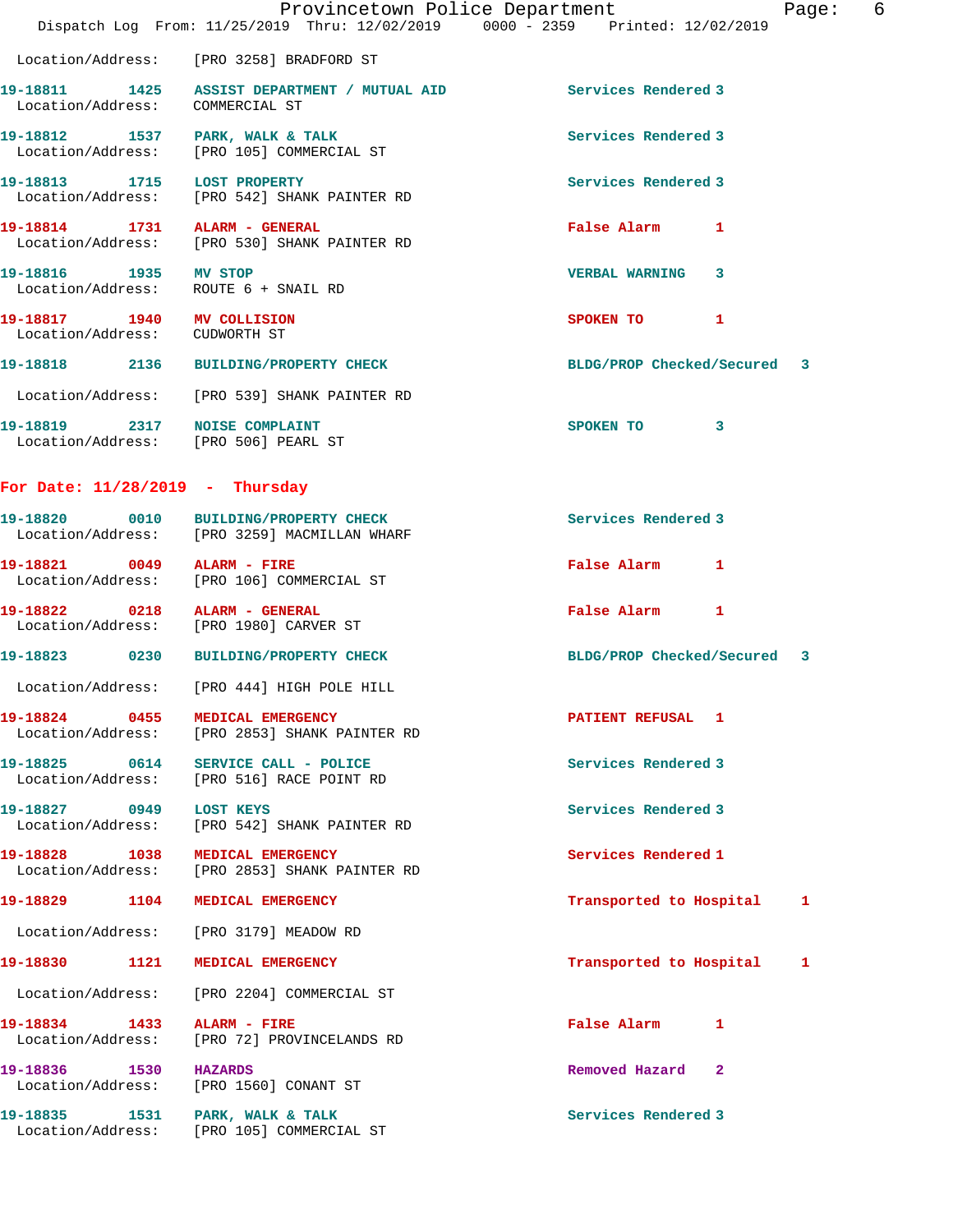**19-18837 1751 MEDICAL EMERGENCY PATIENT REFUSAL 1**  Location/Address: [PRO 1537] COMMERCIAL ST **19-18838 1814 MEDICAL EMERGENCY Transported to Hospital 1** Location/Address: [PRO 3611] CAPTAIN BERTIES WAY **19-18839 1826 ASSIST CITIZEN PATIENT REFUSAL 3**  Location/Address: [PRO 442] HARRY KEMP WAY **19-18840 1842 ALARM - GENERAL BLDG/PROP Checked/Secured 1** Location/Address: [PRO 2542] COMMERCIAL ST **19-18841 2139 MV COMPLAINT Referred to Other Agency 2** Location/Address: ROUTE 6 **19-18842 2228 ANIMAL CALL Referred to Other Agency 2** Location/Address: [PRO 1221] PROVINCELANDS RD **For Date: 11/29/2019 - Friday 19-18843 0012 BUILDING/PROPERTY CHECK Services Rendered 3**  Location/Address: [PRO 3259] MACMILLAN WHARF 19-18845 0020 MV OBSERVANCE / ASSIGNMENT **Services Rendered 3**  Location/Address: BRADFORD ST + RYDER ST 19-18844 0021 MV OBSERVANCE / ASSIGNMENT **Services Rendered 3**  Location/Address: ROUTE 6 + CONWELL ST **19-18846 0054 BUILDING/PROPERTY CHECK BLDG/PROP Checked/Secured 3** Location/Address: [PRO 2018] COMMERCIAL ST **19-18847 0057 BUILDING/PROPERTY CHECK BLDG/PROP Checked/Secured 3** Location/Address: [PRO 1638] COMMERCIAL ST **19-18848 0117 BUILDING/PROPERTY CHECK BLDG/PROP Checked/Secured 3** Location/Address: [PRO 1778] SHANK PAINTER RD **19-18849 0117 MV OBSERVANCE / ASSIGNMENT Services Rendered 3**  Location/Address: CONWELL ST + ROUTE 6 **19-18850 0125 MV OBSERVANCE / ASSIGNMENT Services Rendered 3**  Location/Address: SHANK PAINTER RD + CAPTAIN BERTIES WAY **19-18851 0229 BUILDING/PROPERTY CHECK BLDG/PROP Checked/Secured 3** Location/Address: [PRO 530] SHANK PAINTER RD **19-18852 0235 BUILDING/PROPERTY CHECK Services Rendered 3**  Location/Address: **19-18853 0244 MV OBSERVANCE / ASSIGNMENT Services Rendered 3**  Location/Address: BRADFORD ST + HOWLAND ST **19-18854 0247 MV OBSERVANCE / ASSIGNMENT Services Rendered 3**  Location/Address: [PRO 94] BRADFORD ST **19-18855 0309 ASSAULT Transported to Hospital 1**

**19-18858 0523 MV OBSERVANCE / ASSIGNMENT Services Rendered 3** 

Location/Address: [PRO 2283] COMMERCIAL ST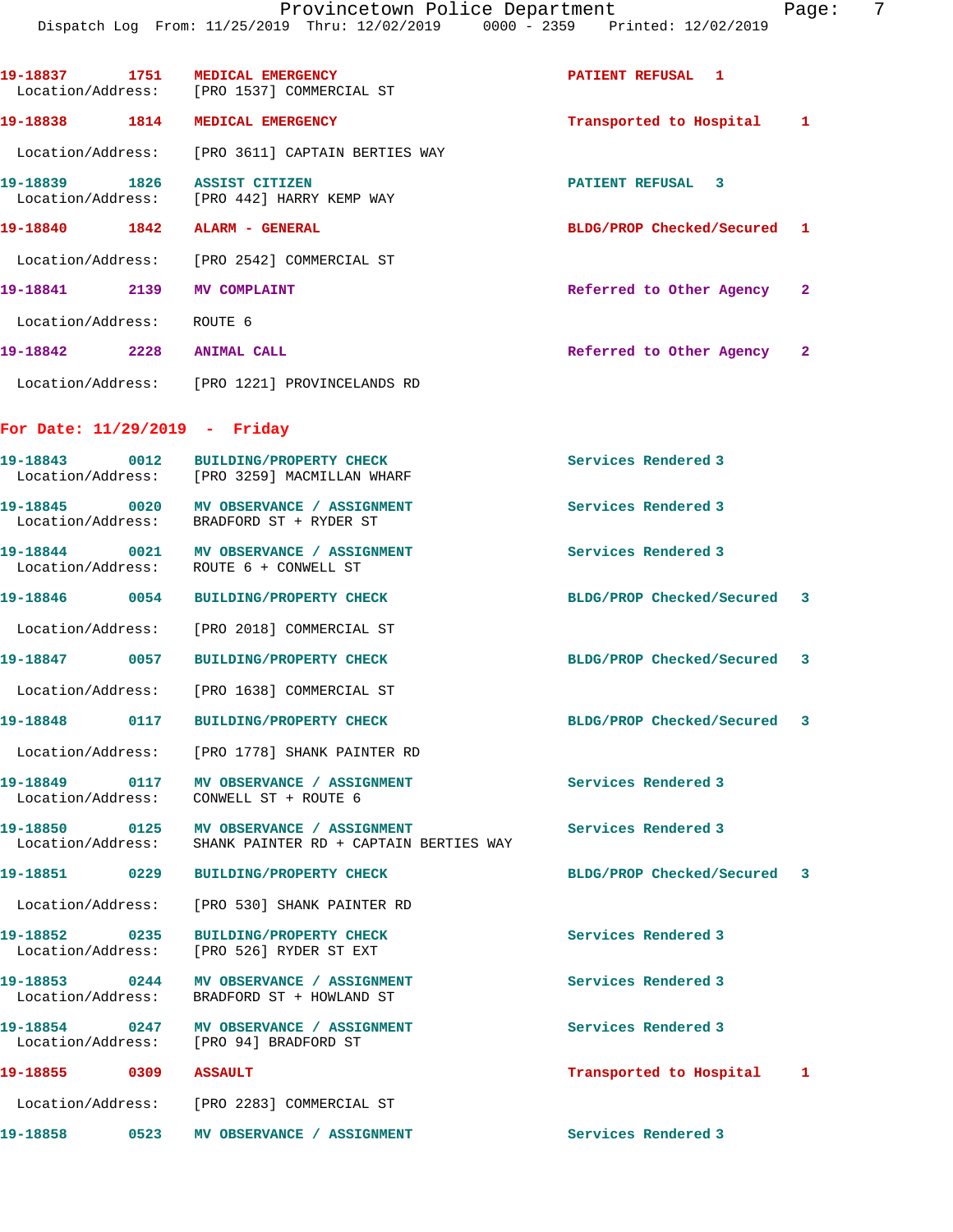|                                                              | Provincetown Police Department<br>Dispatch Log From: 11/25/2019 Thru: 12/02/2019 0000 - 2359 Printed: 12/02/2019 | Page:                       | 8 |
|--------------------------------------------------------------|------------------------------------------------------------------------------------------------------------------|-----------------------------|---|
|                                                              | Location/Address: ROUTE 6 + HOWLAND ST                                                                           |                             |   |
| 19-18857 0615 FLIGHT COVERAGE                                | Location/Address: [PRO 516] RACE POINT RD                                                                        | Services Rendered 3         |   |
| 19-18859 0626 ANIMAL CALL                                    |                                                                                                                  | Referred to Other Agency 2  |   |
|                                                              | Location/Address: [PRO 3701] BRADFORD ST EXT                                                                     |                             |   |
|                                                              | 19-18860 0738 MV OBSERVANCE / ASSIGNMENT<br>Location/Address: HOWLAND ST + BRADFORD ST                           | Services Rendered 3         |   |
| 19-18861 0803 MV STOP                                        | Location/Address: HOWLAND ST + COMMERCIAL ST                                                                     | <b>VERBAL WARNING 3</b>     |   |
|                                                              | 19-18862 0815 PARK, WALK & TALK<br>Location/Address: [PRO 175] COMMERCIAL ST                                     | Services Rendered 3         |   |
| 19-18863 0817 MV STOP                                        | Location/Address: HARRY KEMP WAY + HOWLAND ST                                                                    | <b>VERBAL WARNING 3</b>     |   |
|                                                              | 19-18864 0823 SERVE SUMMONS<br>Location/Address: [PRO 1145] COMMERCIAL ST                                        | Could Not Locate 3          |   |
| 19-18866 0911 MV STOP<br>Location/Address: [PRO 521] ROUTE 6 |                                                                                                                  | VERBAL WARNING 3            |   |
|                                                              | 19-18867 0916 PARK, WALK & TALK<br>Location/Address: [PRO 105] COMMERCIAL ST                                     | Services Rendered 3         |   |
|                                                              | 19-18868 1033 BUILDING/PROPERTY CHECK                                                                            | BLDG/PROP Checked/Secured 3 |   |
|                                                              | Location/Address: [PRO 3287] ROUTE 6                                                                             |                             |   |
|                                                              | 19-18869 1036 MV OBSERVANCE / ASSIGNMENT<br>Location/Address: [PRO 518] RACE POINT RD                            | Services Rendered 3         |   |
| 19-18870 1052 MV STOP<br>Location/Address: TIN PAN ALLEY RD  |                                                                                                                  | <b>VERBAL WARNING 3</b>     |   |
| 19-18871 1104 MV STOP                                        |                                                                                                                  | Citation / Warning Issued 3 |   |
|                                                              | Location/Address: [PRO 2513] ROUTE 6                                                                             |                             |   |
|                                                              | 19-18872 1320 DISTURBANCE - FIGHT / ARGUMENT<br>Location/Address: [PRO 2737] COMMERCIAL ST                       | SPOKEN TO 1                 |   |
| 19-18873 1331 PARK, WALK & TALK                              | Location/Address: [PRO 105] COMMERCIAL ST                                                                        | Services Rendered 3         |   |
| 19-18874 1350 MV DISABLED                                    | Location/Address: [PRO 2521] ROUTE 6                                                                             | Services Rendered 2         |   |
| 19-18875 1351 MV COMPLAINT                                   | Location/Address: [PRO 208] COMMERCIAL ST                                                                        | Services Rendered 2         |   |
| 19-18876 1522 LOST PROPERTY                                  | Location/Address: [PRO 542] SHANK PAINTER RD                                                                     | Services Rendered 3         |   |
| 19-18877 1532 TRAFFIC CONTROL                                |                                                                                                                  | Citation / Warning Issued 3 |   |
|                                                              | Location: [PRO 3431] LOPES SQUARE                                                                                |                             |   |
|                                                              | 19-18878 1547 PARK, WALK & TALK<br>Location/Address: [PRO 105] COMMERCIAL ST                                     | Services Rendered 3         |   |
| 19-18879    1657    DISORDERLY                               | Location/Address: [PRO 3296] SHANK PAINTER RD                                                                    | SPOKEN TO 1                 |   |
| 19-18880 1736 DISORDERLY                                     | Location/Address: [PRO 149] COMMERCIAL ST                                                                        | Peace Restored 1            |   |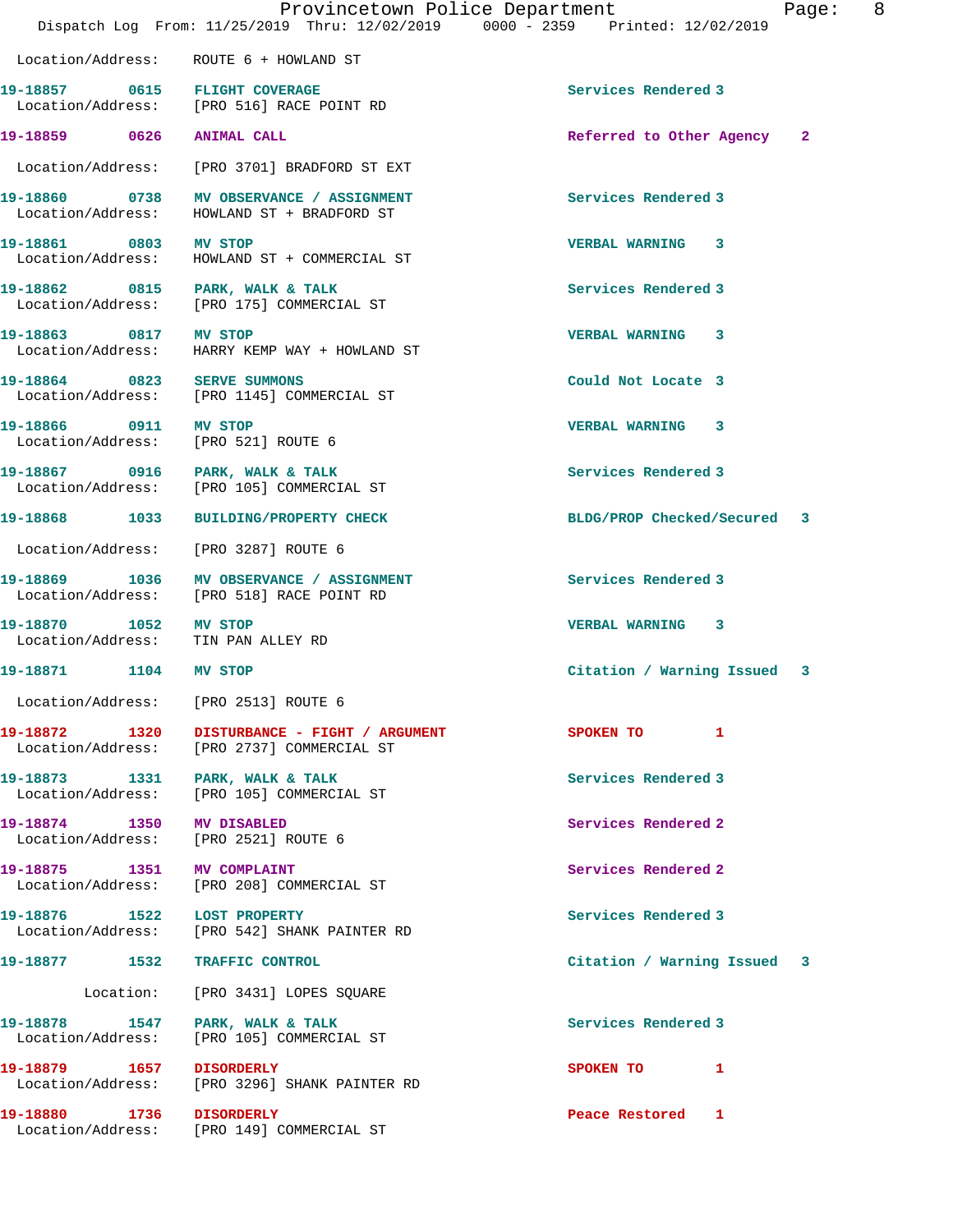|                                    | 19-18881 2018 LOST PROPERTY<br>Location/Address: [PRO 526] RYDER ST EXT                  | Services Rendered 3                  |
|------------------------------------|------------------------------------------------------------------------------------------|--------------------------------------|
| 19-18883 2047                      | BUILDING/PROPERTY CHECK<br>Location/Address: [PRO 537] SHANK PAINTER RD                  | Services Rendered 3                  |
| 19-18884 2055                      | BUILDING/PROPERTY CHECK<br>Location/Address: [PRO 3430] COMMERCIAL ST                    | Services Rendered 3                  |
| 19-18885 2056<br>Location/Address: | <b>BUILDING/PROPERTY CHECK</b><br>[PRO 525] COMMERCIAL ST                                | Services Rendered 3                  |
|                                    | 19-18886 2057 BUILDING/PROPERTY CHECK<br>Location/Address: [PRO 2977] COMMERCIAL ST      | Services Rendered 3                  |
| 19-18888 2101 MV STOP              | Location/Address: ROUTE 6 + CONWELL ST                                                   | VERBAL WARNING 3                     |
|                                    | 19-18887 2103 MV OBSERVANCE / ASSIGNMENT<br>Location/Address: [PRO 3440] ROUTE 6         | Services Rendered 3                  |
| 19-18889 2113 MV STOP              | Location/Address: [PRO 2043] BRADFORD ST                                                 | VERBAL WARNING 3                     |
|                                    | 19-18891 2129 BUILDING/PROPERTY CHECK                                                    | BLDG/PROP Checked/Secured 3          |
|                                    | Location/Address: [PRO 539] SHANK PAINTER RD                                             |                                      |
|                                    | 19-18892 2341 PARK, WALK & TALK<br>Location/Address: [PRO 3870] COMMERCIAL ST            | Services Rendered 3                  |
| 19-18893 2350 BAR CHECK            | Location/Address: [PRO 399] COMMERCIAL ST                                                | Services Rendered 3                  |
| For Date: $11/30/2019$ - Saturday  |                                                                                          |                                      |
|                                    | 19-18894 0004 PARK, WALK & TALK<br>Location/Address: [PRO 3870] COMMERCIAL ST            | Services Rendered 3                  |
| 19-18895 0006 BAR CHECK            | Location/Address: [PRO 3443] COMMERCIAL ST                                               | Services Rendered 3                  |
|                                    | 19-18896 0016 BUILDING/PROPERTY CHECK                                                    | BLDG/PROP Checked/Secured 3          |
|                                    | Location/Address: [PRO 3908] COMMERCIAL ST                                               |                                      |
| 19-18897 0018                      | BUILDING/PROPERTY CHECK<br>Location/Address: [PRO 2540] RACE POINT RD                    | Services Rendered 3                  |
| 19-18898                           | 0025 MV DISABLED                                                                         | No Action Required<br>$\overline{2}$ |
|                                    | Location/Address: [PRO 2479] ROUTE 6                                                     |                                      |
| Location/Address:                  | 19-18899 0035 MV OBSERVANCE / ASSIGNMENT<br>ROUTE 6 + CONWELL ST                         | Services Rendered 3                  |
| 19-18900 0056                      | MV OBSERVANCE / ASSIGNMENT<br>Location/Address: BRADFORD ST + HOWLAND ST                 | Services Rendered 3                  |
| 19-18901 0137                      | BUILDING/PROPERTY CHECK                                                                  | BLDG/PROP Checked/Secured<br>3       |
|                                    | Location/Address: [PRO 1778] SHANK PAINTER RD                                            |                                      |
| 19-18902 0139                      | <b>BUILDING/PROPERTY CHECK</b>                                                           | BLDG/PROP Checked/Secured<br>3       |
|                                    | Location/Address: [PRO 530] SHANK PAINTER RD                                             |                                      |
|                                    | 19-18903 0205 MV OBSERVANCE / ASSIGNMENT<br>Location/Address: [PRO 537] SHANK PAINTER RD | Services Rendered 3                  |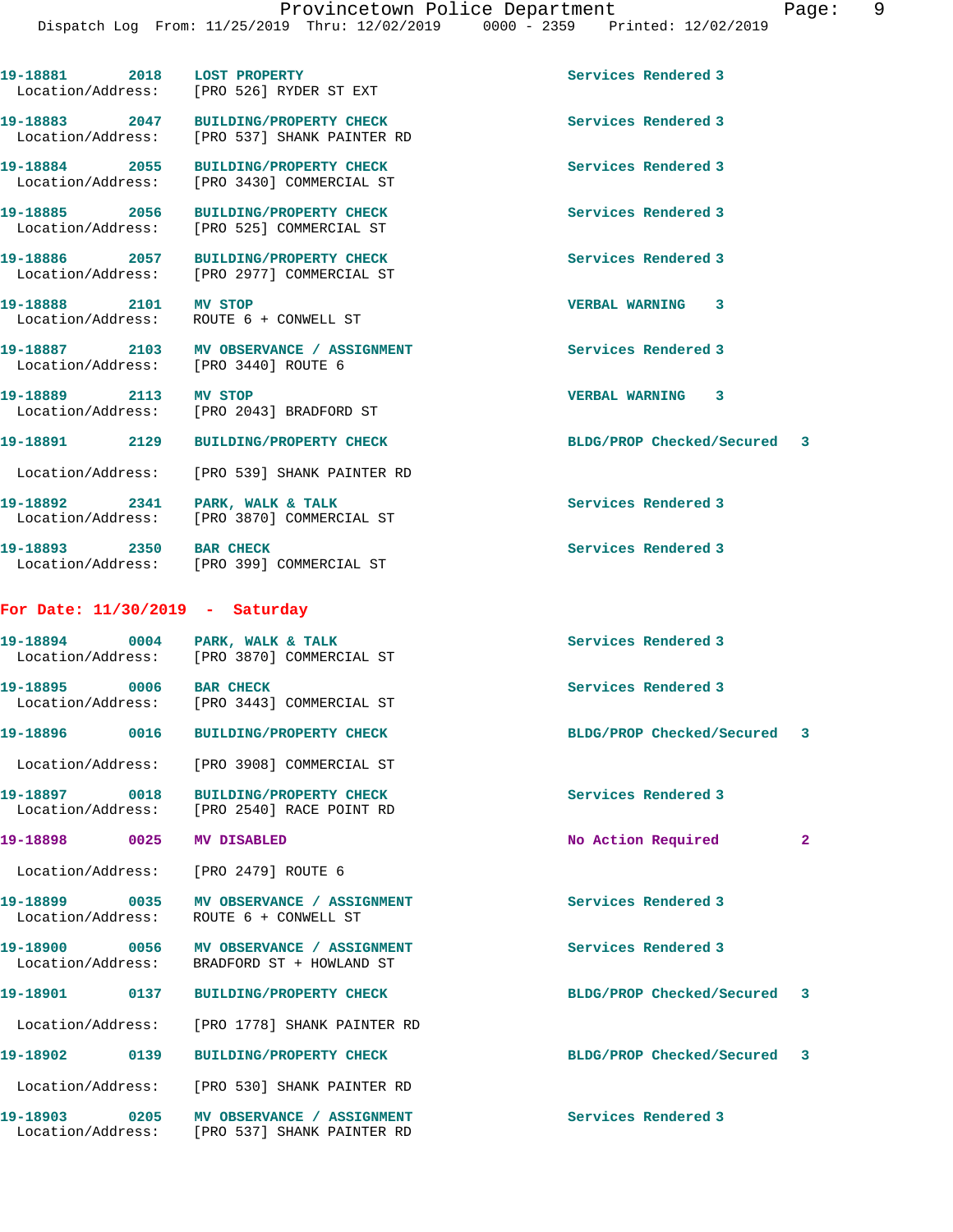**19-18904 0214 BUILDING/PROPERTY CHECK Services Rendered 3** 

Location/Address: [PRO 75] CAPTAIN BERTIES WAY

**19-18905 0233 MV OBSERVANCE / ASSIGNMENT Services Rendered 3**  Location/Address: ROUTE 6 + SNAIL RD **19-18906 0300 BUILDING/PROPERTY CHECK BLDG/PROP Checked/Secured 3** Location/Address: [PRO 1778] SHANK PAINTER RD **19-18908 0518 MV OBSERVANCE / ASSIGNMENT Services Rendered 3**  Location/Address: ROUTE 6 + SHANK PAINTER RD **19-18909 0523 BUILDING/PROPERTY CHECK Services Rendered 3**  Location/Address: [PRO 2206] PILGRIMS LANDING **19-18910 0537 MV OBSERVANCE / ASSIGNMENT Services Rendered 3**  Location/Address: ROUTE 6 + HOWLAND ST **19-18911 0540 MEDICAL EMERGENCY PATIENT REFUSAL 1**  Location/Address: [PRO 1488] PEARL ST **19-18907 0730 FLIGHT COVERAGE Services Rendered 3**  [PRO 516] RACE POINT RD **19-18912 0734 ANIMAL CALL Referred to Other Agency 2** Location/Address: [PRO 2490] PROVINCELANDS RD **19-18913** 0818 DRONE FLIGHT Services Rendered 2 Location/Address: [PRO 3314] COMMERCIAL ST **19-18914 0831 BUILDING/PROPERTY CHECK BLDG/PROP Checked/Secured 3** Location/Address: [PRO 517] RACE POINT RD **19-18915 0834 PARK, WALK & TALK Services Rendered 3**  Location/Address: [PRO 3314] COMMERCIAL ST 19-18916 **0842** MV OBSERVANCE / ASSIGNMENT Services Rendered 3 Location/Address: ROUTE 6 + SNAIL RD **19-18917 0901 TRESPASS Services Rendered 2**  Location/Address: [PRO 2018] COMMERCIAL ST **19-18918 0911 MV COMPLAINT Services Rendered 2**  Location/Address: [PRO 105] COMMERCIAL ST **19-18919 1025 ANIMAL CALL Services Rendered 2**  Location/Address: [PRO 595] BRADFORD ST **19-18920 1104 PARK, WALK & TALK Services Rendered 3**  [PRO 3296] SHANK PAINTER RD **19-18921 1104 MEDICAL EMERGENCY Transported to Hospital 1** Location/Address: [PRO 440] HARRY KEMP WAY **19-18923 1108 MEDICAL EMERGENCY Transported to Hospital 1** Location/Address: [PRO 2645] SHANK PAINTER RD **19-18924 1205 MV COMPLAINT Services Rendered 2**  Location/Address: [PRO 3335] COMMERCIAL ST **19-18925 1245 MV COMPLAINT Services Rendered 2**  Location/Address: [PRO 3265] COMMERCIAL ST **19-18926 1256 BUILDING/PROPERTY CHECK BLDG/PROP Checked/Secured 3**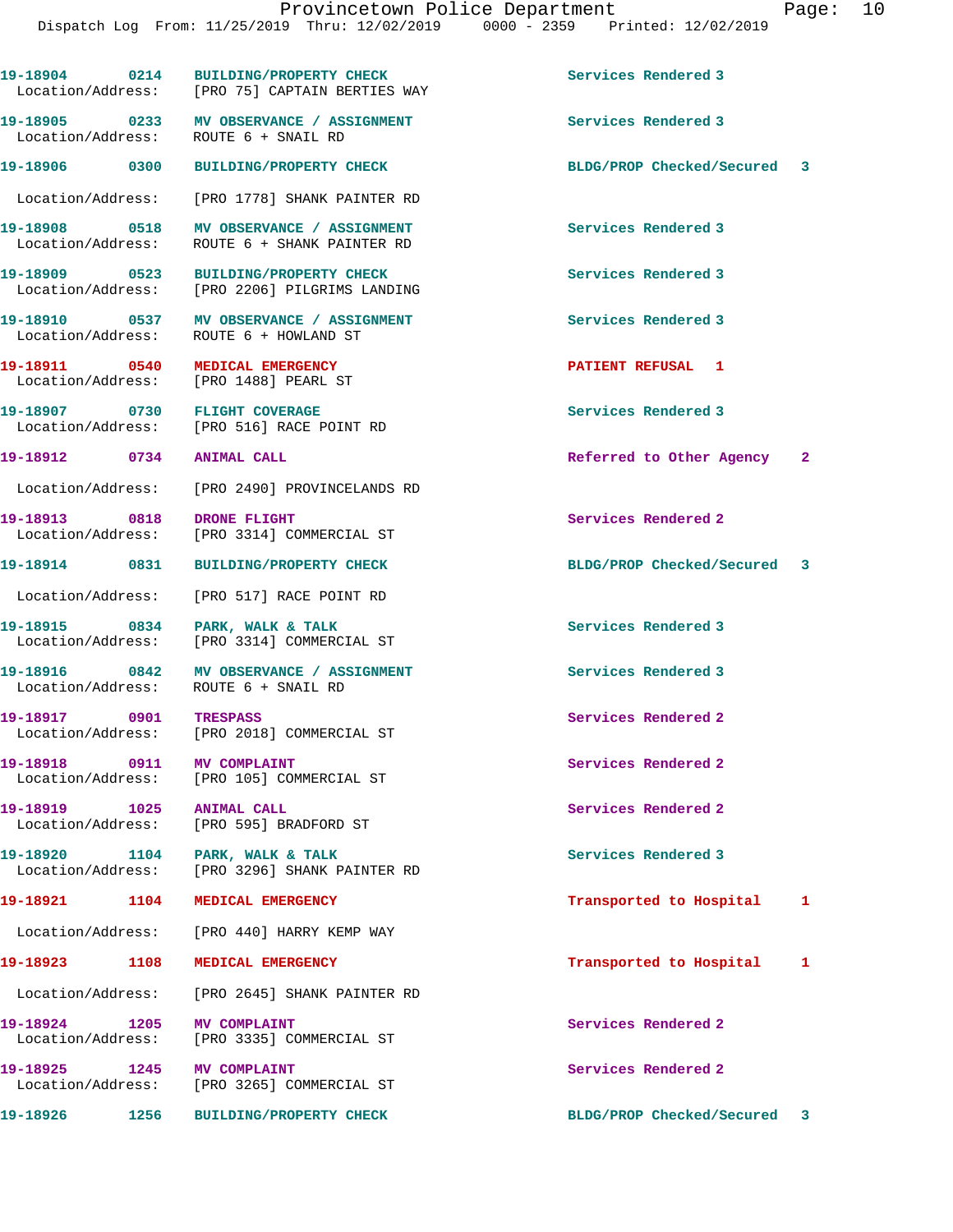|                                    | Provincetown Police Department<br>Dispatch Log From: 11/25/2019 Thru: 12/02/2019 0000 - 2359 Printed: 12/02/2019 |                             | Page: | 11 |
|------------------------------------|------------------------------------------------------------------------------------------------------------------|-----------------------------|-------|----|
| Location/Address:                  | [PRO 3287] ROUTE 6                                                                                               |                             |       |    |
| 19-18927 1332                      | <b>BUILDING/PROPERTY CHECK</b>                                                                                   | BLDG/PROP Checked/Secured   | 3     |    |
| Location/Address:                  | [PRO 105] COMMERCIAL ST                                                                                          |                             |       |    |
| 19-18929 1336                      | <b>BUILDING/PROPERTY CHECK</b>                                                                                   | BLDG/PROP Checked/Secured   | 3     |    |
| Location/Address:                  | [PRO 521] ROUTE 6                                                                                                |                             |       |    |
| 19-18928 1337                      | MEDICAL EMERGENCY                                                                                                | Transported to Hospital     | 1     |    |
| Location/Address:                  | [PRO 3222] ALDEN ST                                                                                              |                             |       |    |
| 19-18931 1410 MV STOP              |                                                                                                                  | Citation / Warning Issued 3 |       |    |
| Location/Address:                  | [PRO 2818] CONWELL ST                                                                                            |                             |       |    |
|                                    | 19-18932 1529 PARK, WALK & TALK<br>Location/Address: [PRO 175] COMMERCIAL ST                                     | Services Rendered 3         |       |    |
| Location/Address:                  | 19-18933 1541 MV OBSERVANCE / ASSIGNMENT<br>HARRY KEMP WAY                                                       | Services Rendered 3         |       |    |
|                                    | 19-18935 1600 LOBSTER POT LIGHTING EVENT<br>Location/Address: [PRO 3314] COMMERCIAL ST                           | Services Rendered 3         |       |    |
| 19-18936 1642<br>Location/Address: | <b>ANIMAL CALL</b><br>[PRO 2273] WINTHROP ST                                                                     | Services Rendered 2         |       |    |
| 19-18938 1749 LOST WALLET          | Location/Address: [PRO 542] SHANK PAINTER RD                                                                     | Services Rendered 3         |       |    |
| 19-18939 1754 TRAFFIC CONTROL      | Location/Address: RYDER ST + BRADFORD ST                                                                         | Services Rendered 3         |       |    |
| 19-18940<br>Location/Address:      | 1826 MV OBSERVANCE / ASSIGNMENT<br>ROUTE 6                                                                       | Services Rendered 3         |       |    |
| 19-18941 1833                      | BUILDING/PROPERTY CHECK                                                                                          | BLDG/PROP Checked/Secured 3 |       |    |
|                                    | Location/Address: [PRO 519] RACE POINT RD                                                                        |                             |       |    |
|                                    | 19-18942 1911 COMPLAINT - GENERAL<br>Location/Address: BRADFORD ST + PRINCE ST                                   | Could Not Locate 3          |       |    |
| 19-18943 2204                      | MEDICAL EMERGENCY                                                                                                | Transported to Hospital     | 1     |    |
| Location/Address:                  | [PRO 2204] COMMERCIAL ST                                                                                         |                             |       |    |
| 19-18944 2352<br>Location/Address: | <b>BUILDING/PROPERTY CHECK</b><br>[PRO 3259] MACMILLAN WHARF                                                     | Services Rendered 3         |       |    |
|                                    | 19-18945 2356 MV OBSERVANCE / ASSIGNMENT<br>Location/Address: CONWELL ST + ROUTE 6                               | Services Rendered 3         |       |    |
| For Date: $12/01/2019$ - Sunday    |                                                                                                                  |                             |       |    |
| Location/Address: COMMERCIAL ST    | 19-18946 0007 PARK, WALK & TALK                                                                                  | Services Rendered 3         |       |    |
| 19-18947 0008                      | <b>BAR CHECK</b>                                                                                                 | Services Rendered 3         |       |    |

19-18948 0012 BAR CHECK **Services Rendered 3** Location/Address: [PRO 2737] COMMERCIAL ST

Location/Address: [PRO 399] COMMERCIAL ST

19-18950 0043 MV OBSERVANCE / ASSIGNMENT **Services Rendered 3** Location/Address: BRADFORD ST + HOWLAND ST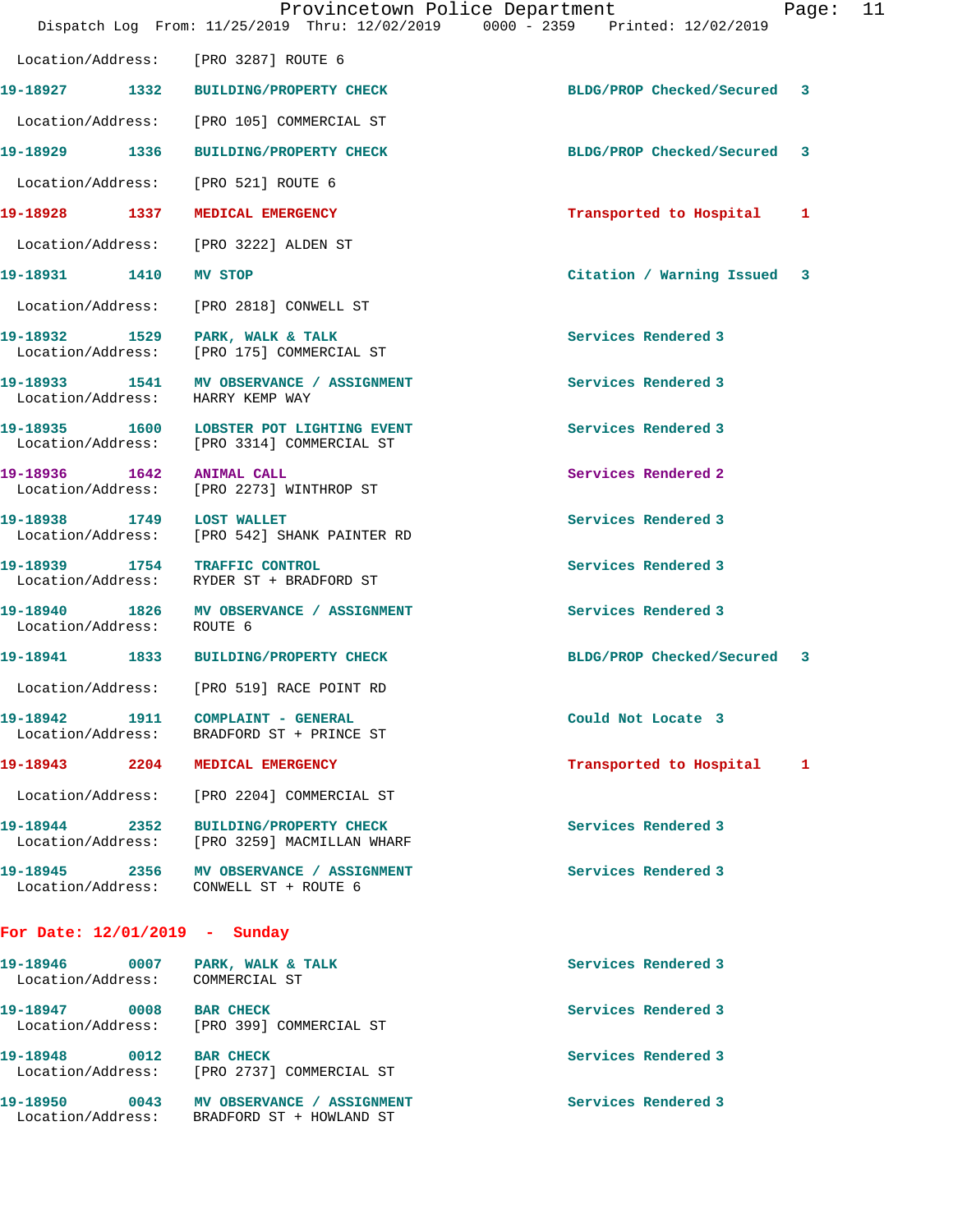**19-18949 0044 BUILDING/PROPERTY CHECK Services Rendered 3** 

**19-18951 0104 MV STOP VERBAL WARNING 3** 

Location/Address: [PRO 2540] RACE POINT RD

 Location/Address: ROUTE 6 + CONWELL ST **19-18952 0141 MV OBSERVANCE / ASSIGNMENT Services Rendered 3**  Location/Address: ROUTE 6 + CONWELL ST **19-18953 0215 BUILDING/PROPERTY CHECK BLDG/PROP Checked/Secured 3** Location/Address: [PRO 3908] COMMERCIAL ST **19-18954 0322 BUILDING/PROPERTY CHECK BLDG/PROP Checked/Secured 3** Location/Address: [PRO 1778] SHANK PAINTER RD **19-18955 0519 MV OBSERVANCE / ASSIGNMENT Services Rendered 3**  ROUTE 6 + HOWLAND ST **19-18956 0556 ASSIST DEPARTMENT / MUTUAL AID Referred to Other Agency 3** Location/Address: [PRO 3259] MACMILLAN WHARF **19-18957 0603 MV OBSERVANCE / ASSIGNMENT Services Rendered 3**  ROUTE 6 + SHANK PAINTER RD **19-18958 0612 PARK, WALK & TALK Services Rendered 3**  Location/Address: [PRO 539] SHANK PAINTER RD **19-18959 0806 BUILDING/PROPERTY CHECK BLDG/PROP Checked/Secured 3** Location/Address: [PRO 447] JEROME SMITH RD **19-18960 0815 MV OBSERVANCE / ASSIGNMENT Services Rendered 3**  Location/Address: ROUTE 6 + SNAIL RD **19-18961 0834 MV STOP VERBAL WARNING 3**  Location/Address: ROUTE 6 + SNAIL RD **19-18962 0905 BUILDING/PROPERTY CHECK Services Rendered 3**  [PRO 3259] MACMILLAN WHARF **19-18964 1008 BUILDING/PROPERTY CHECK BLDG/PROP Checked/Secured 3** Location/Address: [PRO 2490] PROVINCELANDS RD 19-18966 1033 ANIMAL CALL **19-18966** 1033 ANIMAL CALL Location/Address: ROUTE 6 + SNAIL RD 19-18967 1131 PARK, WALK & TALK **Services Rendered 3**  Location: [PRO 3431] LOPES SQUARE **19-18968 1208 ASSIST DEPARTMENT / MUTUAL AID Services Rendered 3**  [PRO 136] COMMERCIAL ST **19-18969 1234 FOLLOW UP Services Rendered 2**  Location/Address: [PRO 2977] COMMERCIAL ST **19-18970 1256 BUILDING/PROPERTY CHECK Services Rendered 3**  Location/Address: [PRO 414] CONWELL ST **19-18971 1259 MV OBSERVANCE / ASSIGNMENT Services Rendered 3**  Location/Address: HOWLAND ST + HARRY KEMP WAY **19-18972 1310 MV STOP VERBAL WARNING 3**  Location/Address: [PRO 1796] BRADFORD ST 19-18973 1523 PARK, WALK & TALK **Services Rendered 3** Location/Address: [PRO 105] COMMERCIAL ST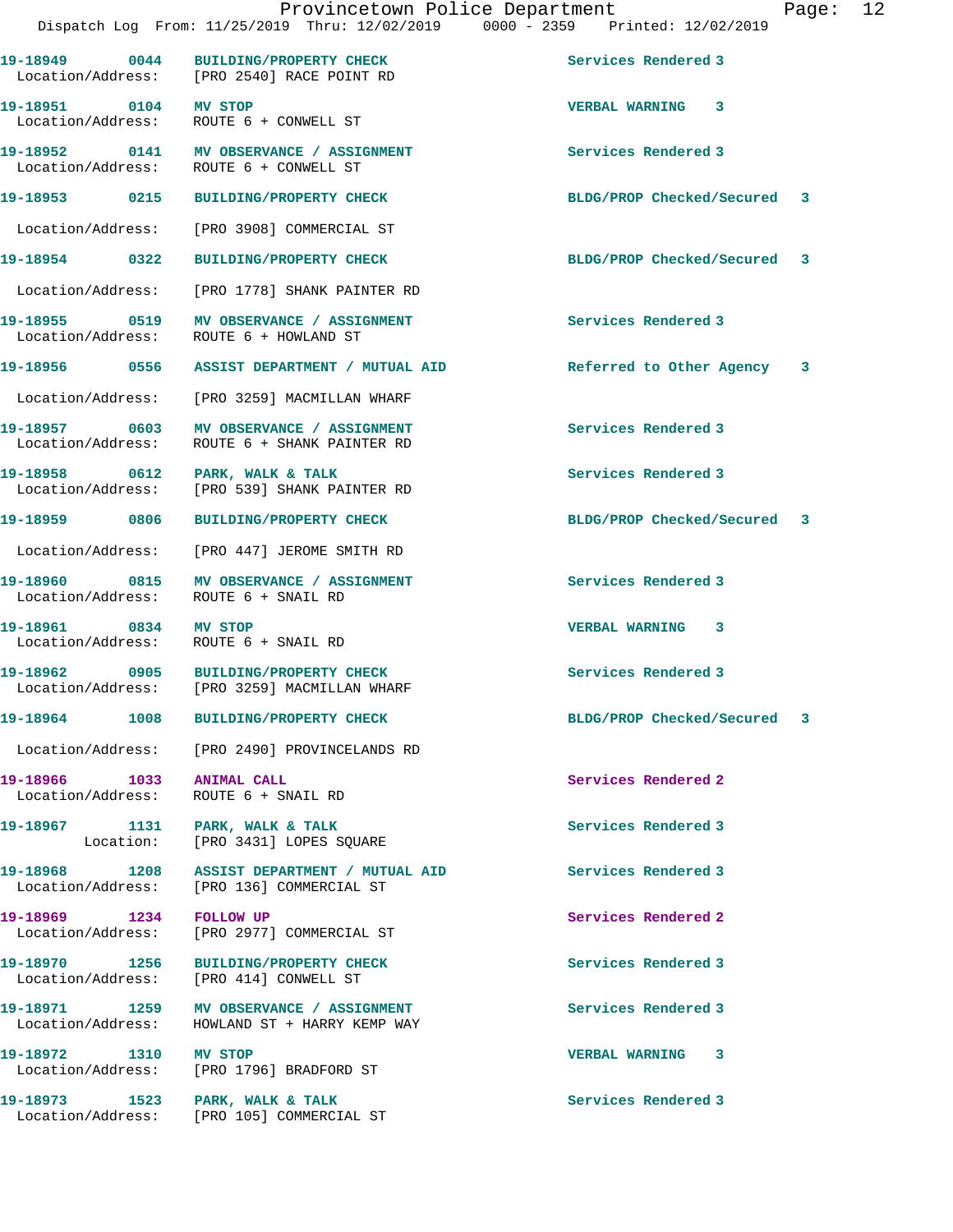**19-18974 1525 MV OBSERVANCE / ASSIGNMENT Services Rendered 3**  Location/Address: SNAIL RD **19-18976 1617 MV STOP VERBAL WARNING 3**  Location/Address: [PRO 175] COMMERCIAL ST **19-18977 1740 MV STOP VERBAL WARNING 3**  Location/Address: [PRO 2518] ROUTE 6 **19-18978 1749 MV STOP VERBAL WARNING 3**  [PRO 821] COMMERCIAL ST **19-18980 1758 BUILDING/PROPERTY CHECK Services Rendered 3**  Location/Address: [PRO 3430] COMMERCIAL ST **19-18979 1805 BUILDING/PROPERTY CHECK Services Rendered 3**  Location/Address: [PRO 2494] BRADFORD ST **19-18981 2006 BUILDING/PROPERTY CHECK Services Rendered 3**  Location/Address: [PRO 526] RYDER ST EXT **19-18982 2007 BUILDING/PROPERTY CHECK Services Rendered 3**  Location/Address: [PRO 3259] MACMILLAN WHARF 19-18983 2020 MV OBSERVANCE / ASSIGNMENT **Services Rendered 3**  Location/Address: [PRO 3440] ROUTE 6 **19-18984 2032 BUILDING/PROPERTY CHECK Services Rendered 3**  Location/Address: [PRO 519] RACE POINT RD **19-18985 2055 BUILDING/PROPERTY CHECK BLDG/PROP Checked/Secured 3** Location/Address: [PRO 539] SHANK PAINTER RD **19-18986 2058 BUILDING/PROPERTY CHECK Services Rendered 3**  Location/Address: [PRO 537] SHANK PAINTER RD **19-18987 2109 BUILDING/PROPERTY CHECK Services Rendered 3**  [PRO 2977] COMMERCIAL ST **19-18988 2352 BUILDING/PROPERTY CHECK Services Rendered 3**  Location/Address: [PRO 3259] MACMILLAN WHARF **19-18989 2353 BUILDING/PROPERTY CHECK Services Rendered 3**  Location/Address: [PRO 3430] COMMERCIAL ST **For Date: 12/02/2019 - Monday 19-18990 0017 MV OBSERVANCE / ASSIGNMENT Services Rendered 3**  Location/Address: BRADFORD ST + RYDER ST **19-18991 0017 ASSIST CITIZEN Services Rendered 3**  [PRO 196] COMMERCIAL ST **19-18992 0037 MV OBSERVANCE / ASSIGNMENT Services Rendered 3**  Location/Address: BRADFORD ST + HOWLAND ST

**19-18993 0106 BUILDING/PROPERTY CHECK Services Rendered 3**  Location/Address: [PRO 75] CAPTAIN BERTIES WAY

**19-18994 0113 BUILDING/PROPERTY CHECK Services Rendered 3**  [PRO 2540] RACE POINT RD

**19-18995 0128 MV OBSERVANCE / ASSIGNMENT Services Rendered 3**  Location/Address: [PRO 4136] BRADFORD ST

**19-18996 0130 ASSIST DEPARTMENT / MUTUAL AID Services Rendered 3**  Location/Address: [PRO 542] SHANK PAINTER RD

**19-18997 0144 MV OBSERVANCE / ASSIGNMENT Services Rendered 3**